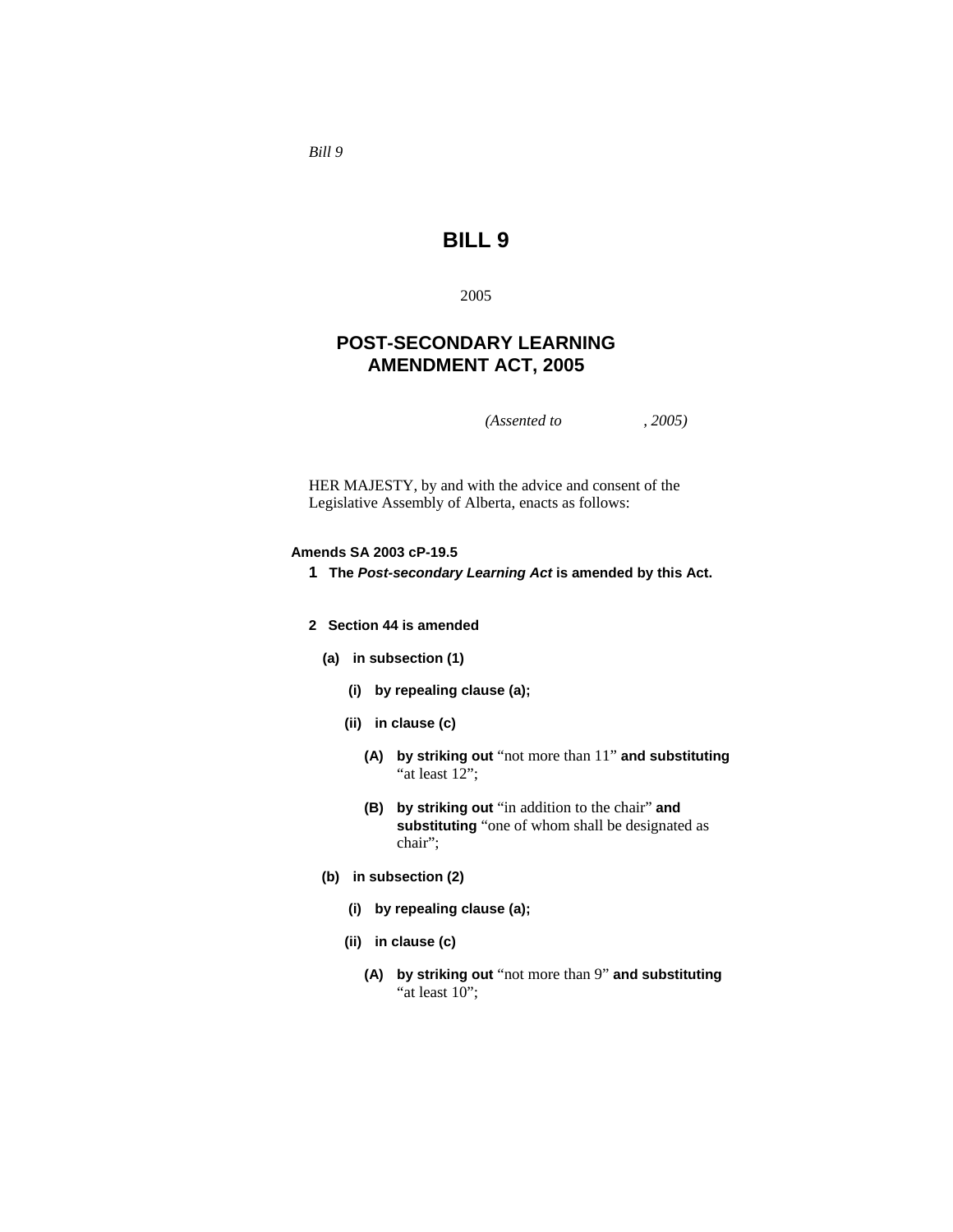- **(B) by striking out** "in addition to the chair" **and substituting** "one of whom shall be designated as chair".
- **3 Section 49 is repealed.**
- **4 Section 53(a) is repealed.**

**5** Section 61(2)(b) is amended by striking out "in the following year" **wherever it occurs and substituting** "in the 2nd year following that year".

**6 Section 66(1) is amended by adding** "the board in conducting the affairs of" **after** "for the purposes of".

**7** Section 93(2) is amended by striking out "graduate students in the case of a university" **and substituting** "students enrolled only in non-credit courses and, in the case of a university, graduate students".

## **8 Section 95 is amended**

- **(a) in subsection (2) by striking out** ", subject to subsection (3)" **wherever it occurs;**
- **(b) by repealing subsection (3).**

**9 Sections 110 to 115 and the heading preceding section 110 are repealed.**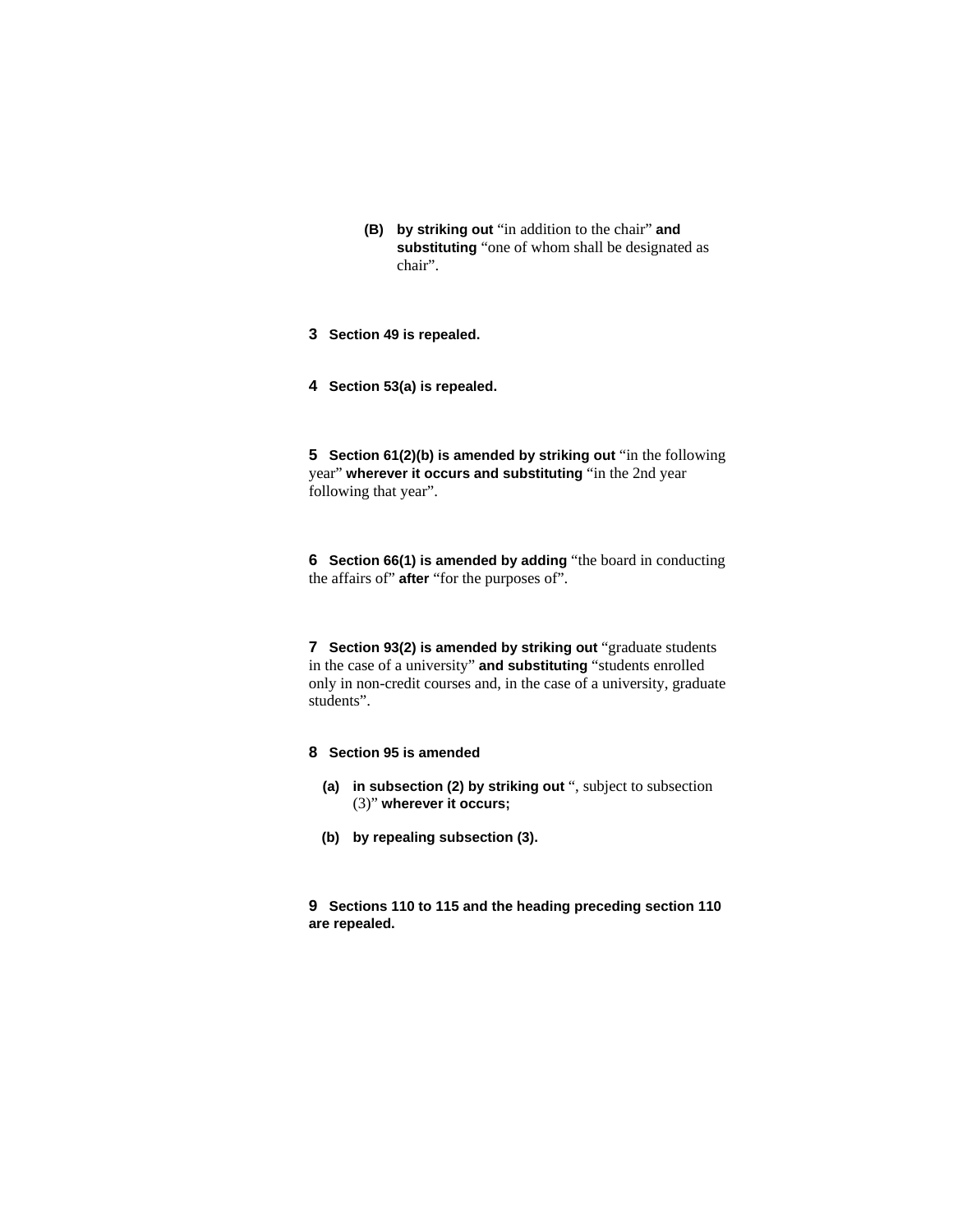## **10 Section 118 is amended by adding the following after subsection (2):**

**(3)** The information referred to in subsection (1) may include personal information about an identifiable applicant for enrolment in the public post-secondary institution or an identifiable former student of the public post-secondary institution if

- (a) the information relates directly to and is necessary for an operating program or activity of the department administered by the Minister,
- (b) the information was collected by the board for its own purposes, and
- (c) the information is requested by the Minister no more than 3 years after the date that
	- (i) the applicant applied for enrolment in the public post-secondary institution, or
	- (ii) the former student ceased to be a student at the public post-secondary institution.

**11 Section 124(h) and (j) are amended by striking out "private** institutions" **and substituting** "private colleges".

**12 Section 154 is repealed.** 

#### **Explanatory Notes**

- **1** Amends chapter P-19.5 of the Statutes of Alberta, 2003.
- **2** Section 44 presently reads in part: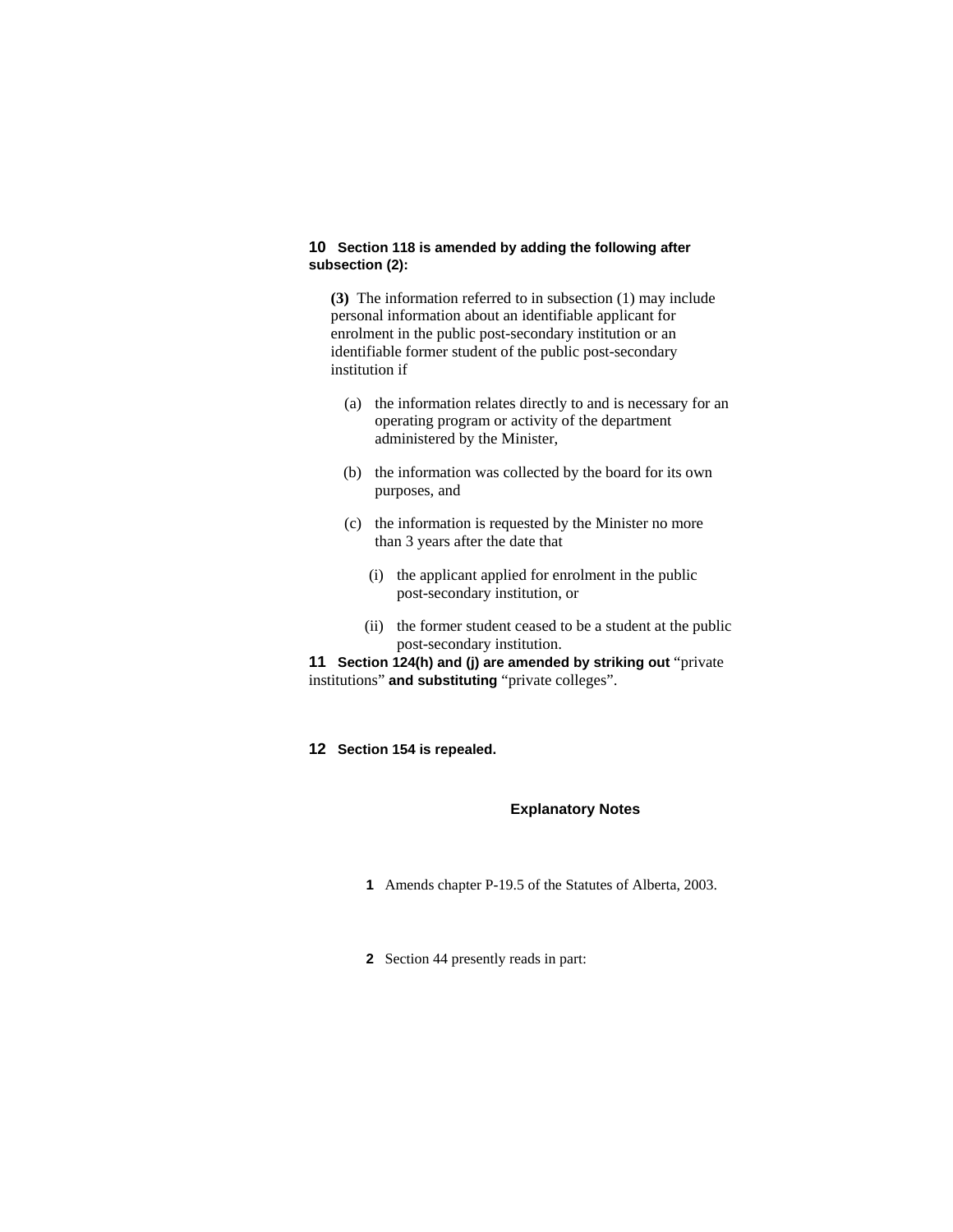*44(1) The board of a technical institute shall consist of the following members:* 

- *(a) the chair of the board appointed by the Lieutenant Governor in Council;*
- *(b) the following persons appointed by the Minister:* 
	- *(i) 2 students nominated by the council of the students association,*
	- *(ii) 2 academic staff members nominated by the academic staff association, and*
	- *(iii) one member of the non-academic staff who is not engaged in the administration of the technical institute nominated by the non-academic staff association;*
- *(c) not more than 11 persons appointed by the Lieutenant Governor in Council, in addition to the chair;*
- *(d) the president of the technical institute.*

*(2) The board of a public college shall consist of the following members:* 

- *(a) the chair of the board appointed by the Lieutenant Governor in Council;*
- *(b) the following persons appointed by the Minister:* 
	- *(i) one academic staff member nominated by the academic staff association,*
	- *(ii) one student nominated by the council of the students association, and*
	- *(iii) one member of the non-academic staff who is not engaged in the administration of the public college nominated by the non-academic staff association;*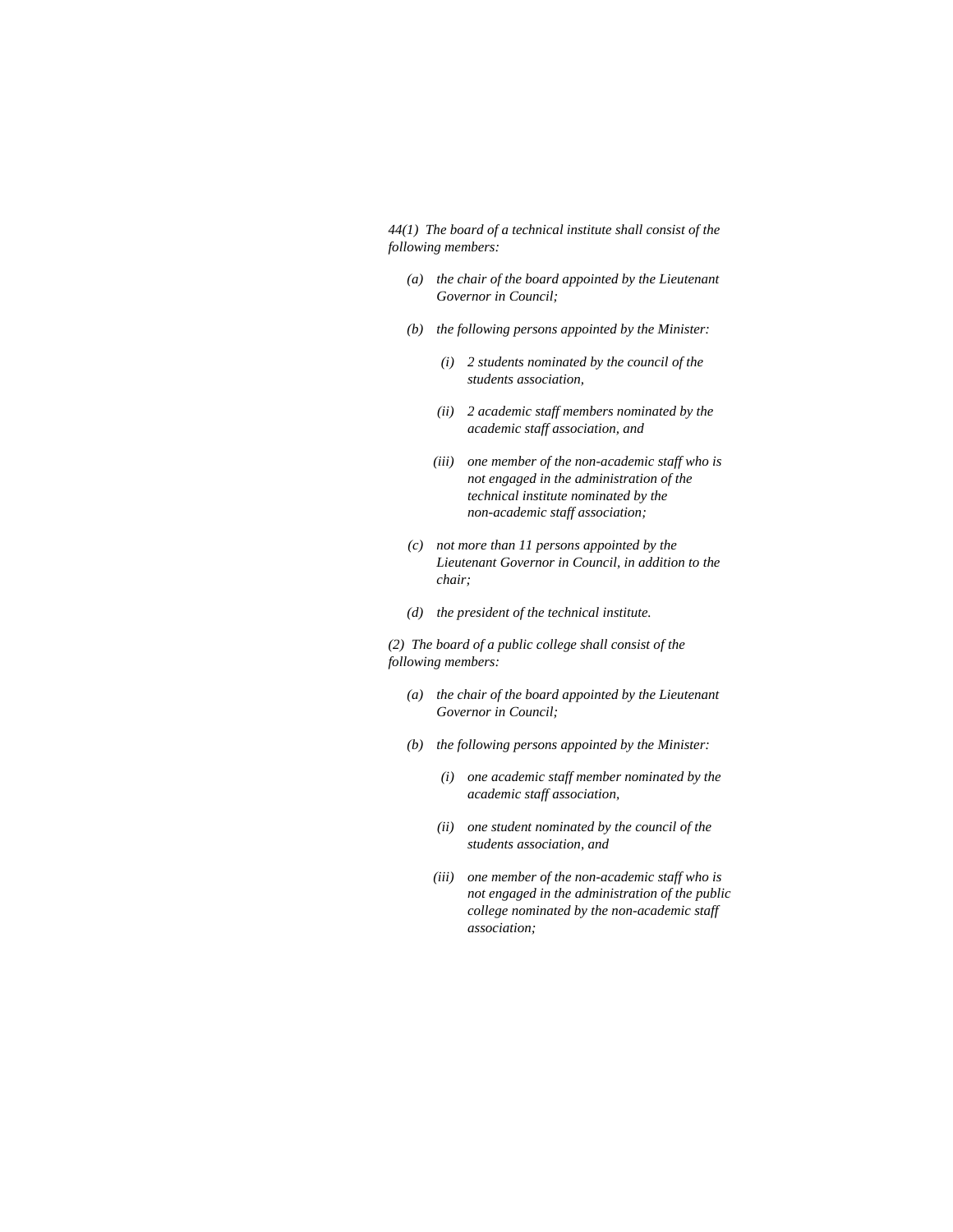- *(c) not more than 9 persons appointed by the Lieutenant Governor in Council, in addition to the chair;*
- *(d) the president of the public college.*

#### **3** Section 49 presently reads:

*49(1) In this section,* 

- *(a) "non-profit private college" means* 
	- *(i) Augustana University College, formerly Camrose Lutheran University College, established under the Camrose Lutheran College Corporation Act,*
	- *(ii) Canadian University College continued under the Canadian University College Act,*
	- *(iii) Concordia University College of Alberta incorporated under the Concordia University College of Alberta Act, and*
	- *(iv) The King's University College incorporated under The King's University College Act;*
- *(b) "year" means a period commencing on April 1 and ending on the following March 31.*

*(2) Subject to the vote of funds for it by the Legislature, there shall be paid to each non-profit private college in each year a sum to be determined pursuant to regulations made by the Lieutenant Governor in Council.* 

#### **4** Section 53(a) presently reads:

- *53 In this Part,* 
	- *(a) "Accreditation Board" means the Private Colleges Accreditation Board under section 110;*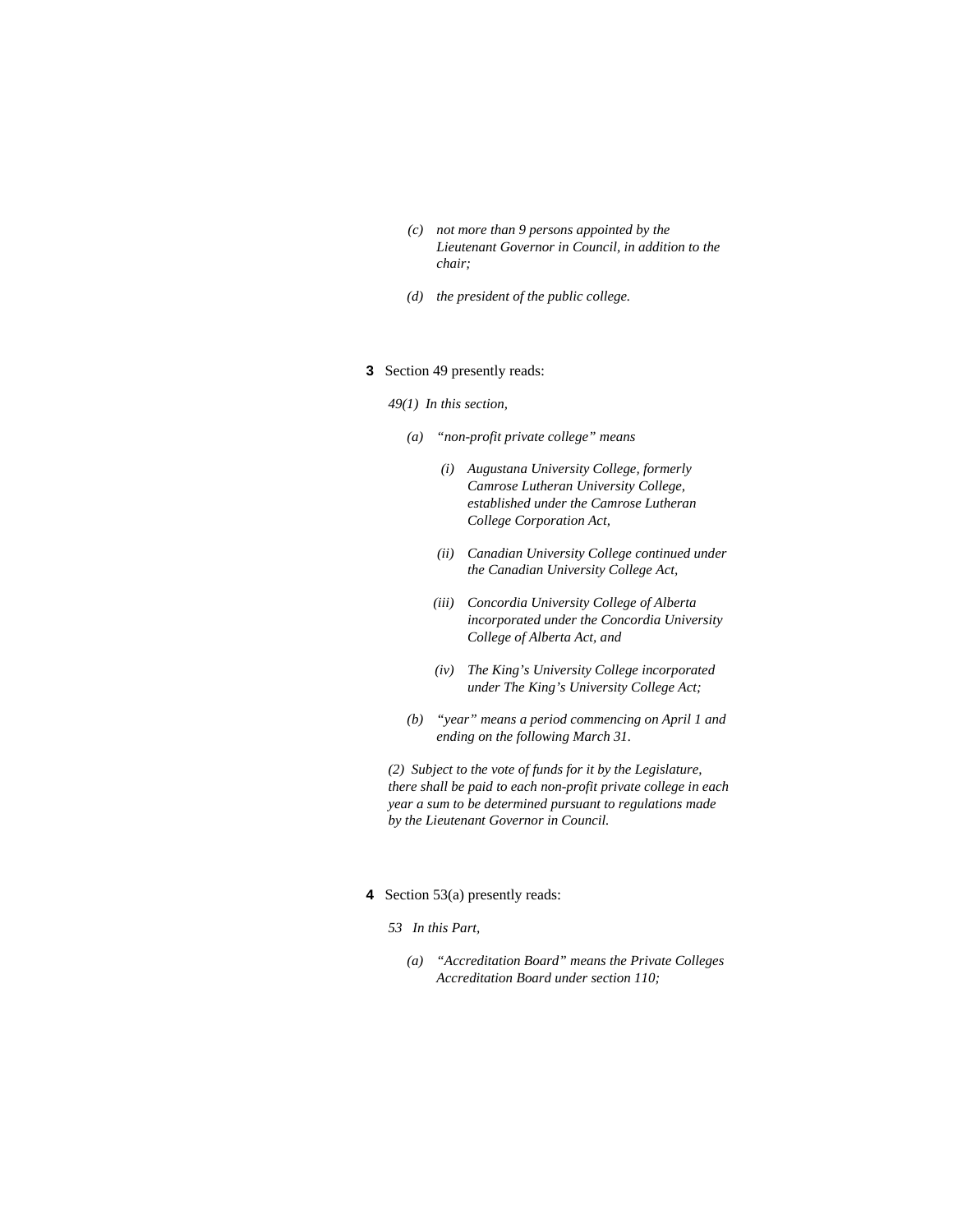#### **5** Section 61 presently reads in part:

*(2) The tuition fees under subsection (1) for all public post-secondary institutions other than Banff Centre* 

- *(b) must not increase except in accordance with the following principles:* 
	- *(i) where a public post-secondary institution's revenue from tuition fees in a fiscal year is equal to or less than 30% of its net operating expenditures in that fiscal year, the maximum allowable annual increase in tuition fees for that post-secondary institution in the following year must be set in accordance with the regulations;*
	- *(ii) where a public post-secondary institution's revenue from tuition fees in a fiscal year exceeds 30% of its net operating expenditures in that fiscal year, the maximum allowable annual increase in tuition fees for that post-secondary institution in the following year is the Alberta Consumer Price Index plus 2%, which must not result in a decrease or be greater than 5%.*

#### **6** Section 66 presently reads in part:

*66(1) A board may acquire any interest in land for the purposes of the public post-secondary institution.* 

#### **7** Section 93 presently reads in part:

*(2) Each students association is a corporation and consists of the students of the public post-secondary institution, other than graduate students in the case of a university.*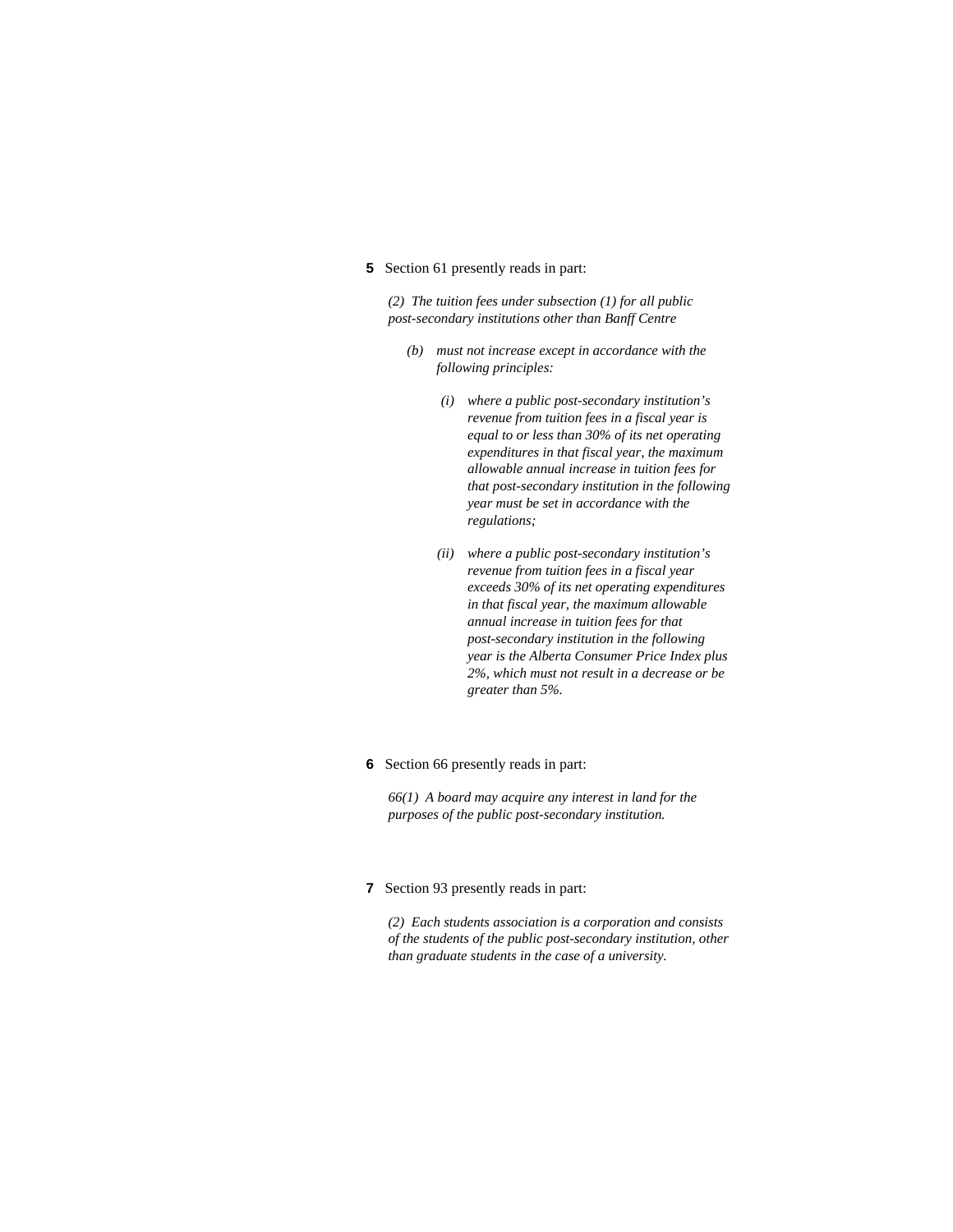**8** Section 95 presently reads in part:

*(2) The council of a student organization may make bylaws governing* 

- *(e) in the case of a students association, the maintenance of the association by the levy of membership fees on its members, subject to subsection (3);*
- *(f) in the case of a graduate students association, the maintenance of the association by the levy of membership fees on its members, subject to subsection (3);*
- *(3) Students enrolled in non-credit courses are not subject to a levy under subsection (2)(e) or (f).*

**9** Repeal of provisions relating to Private Colleges Accreditation Board.

#### **10** Section 118 presently reads:

*118(1) The Minister may require a board to collect information and to submit to the Minister any information and reports the Minister considers necessary.* 

*(2) The information referred to in subsection (1) may include personal information about an identifiable student of the public post-secondary institution if that information relates directly to and is necessary for an operating program or activity of the department administered by the Minister.* 

#### **11** Section 124 presently reads in part:

*124 The Lieutenant Governor in Council may make regulations*